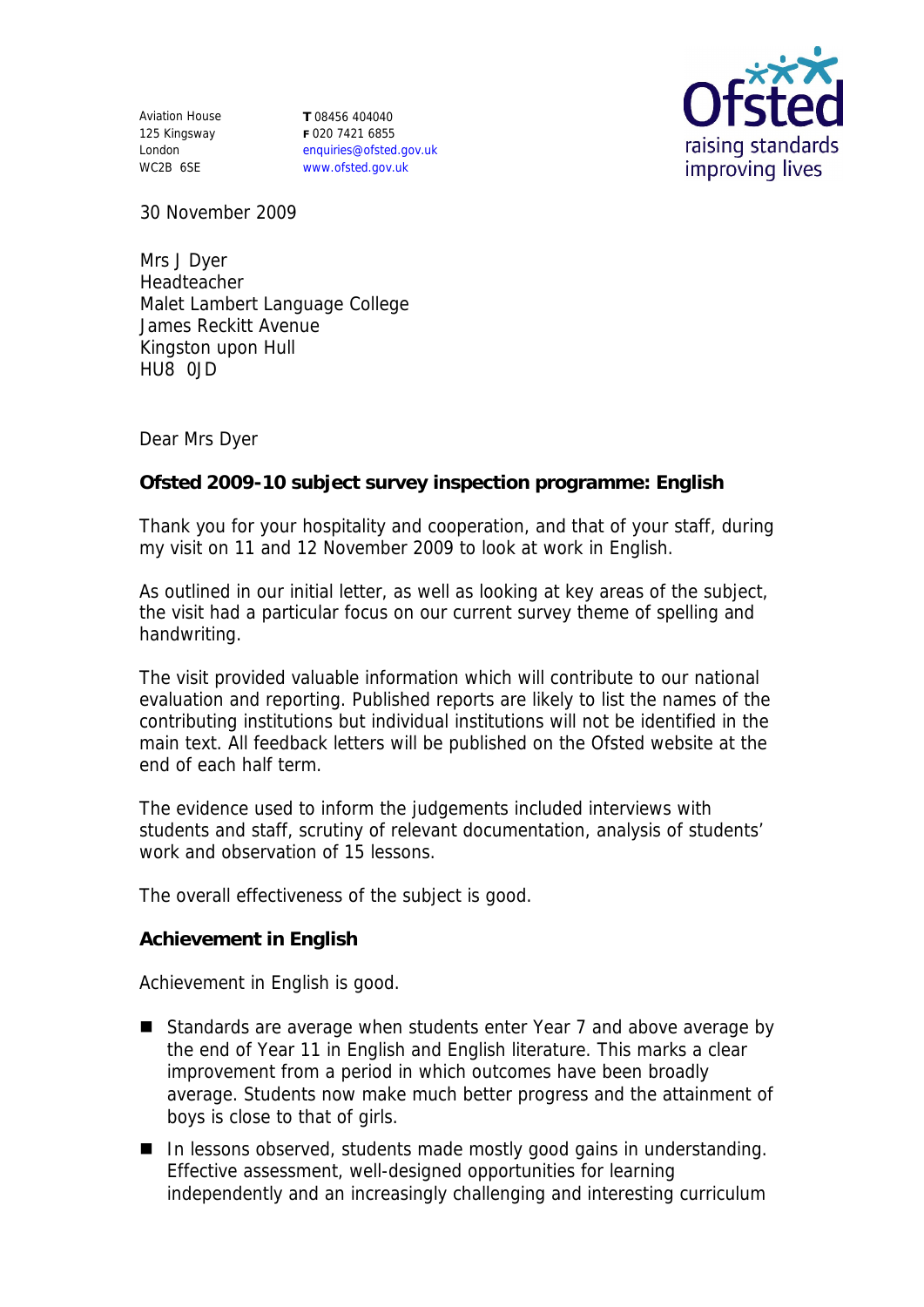support their learning. As a result, they acquire the knowledge and skills needed to meet their targets.

■ Students are well-motivated, work effectively with each other and discuss sensitive issues thoughtfully. Rarely, when teaching is less effective, a few students engage less well, and these are more often boys than girls.

**Quality of teaching of English**

The quality of teaching of English is good.

- $\blacksquare$  The quality of teaching observed was more often good than satisfactory. Teachers have high expectations and most understand well how to overcome the difficulties students face. Lesson activities are varied, practical and usually help students think and talk in ways which build their understanding. This has a particularly positive effect on boys' progress. In a minority of lessons, such activities are less confidently led. Students then fail to grasp what is expected of them and gain less from opportunities to use spoken or written language.
- The English department is making good use of the Teacher Effectiveness Enhancement Programme to improve teaching. Teachers typically set an introductory task to promote thinking and discussion before introducing the learning objectives. In the best lessons seen, teachers very skilfully led students to talk about their understanding and used this as a basis for new learning. A coherent sequence of activities then helped students to consolidate and extend their learning, before they reviewed what they had learned.
- Students' progress is monitored carefully and discussed with them so that they are clear about what they need to do to improve.

**Quality of the English curriculum**

The quality of the English curriculum is satisfactory and improving.

- The school offers a widening range of courses to meet students' different needs. Nearly all are entered for both English language and English literature GCSE, and qualifications in drama and media are available. The curriculum for Years 7, 8 and 9 is being refreshed and includes some interesting texts and creative projects which appeal to both girls and boys.
- Strong support and quidance, including intensive revision sessions to prepare for examinations, have helped to accelerate progress recently. Currently, a small number of Year 11 students are entered for GCSE English earlier than usual to allow them to move on to higher level work or re-sit the GCSE examination later in Year 11 to improve their initial grades.
- The schemes of work provide teachers with suitable resources to cover the necessary range of knowledge and skills. However, guidance on effective teaching approaches is limited.
- Teachers make extensive use of new technology to stimulate thinking, but opportunities to model shared writing are sometimes missed.